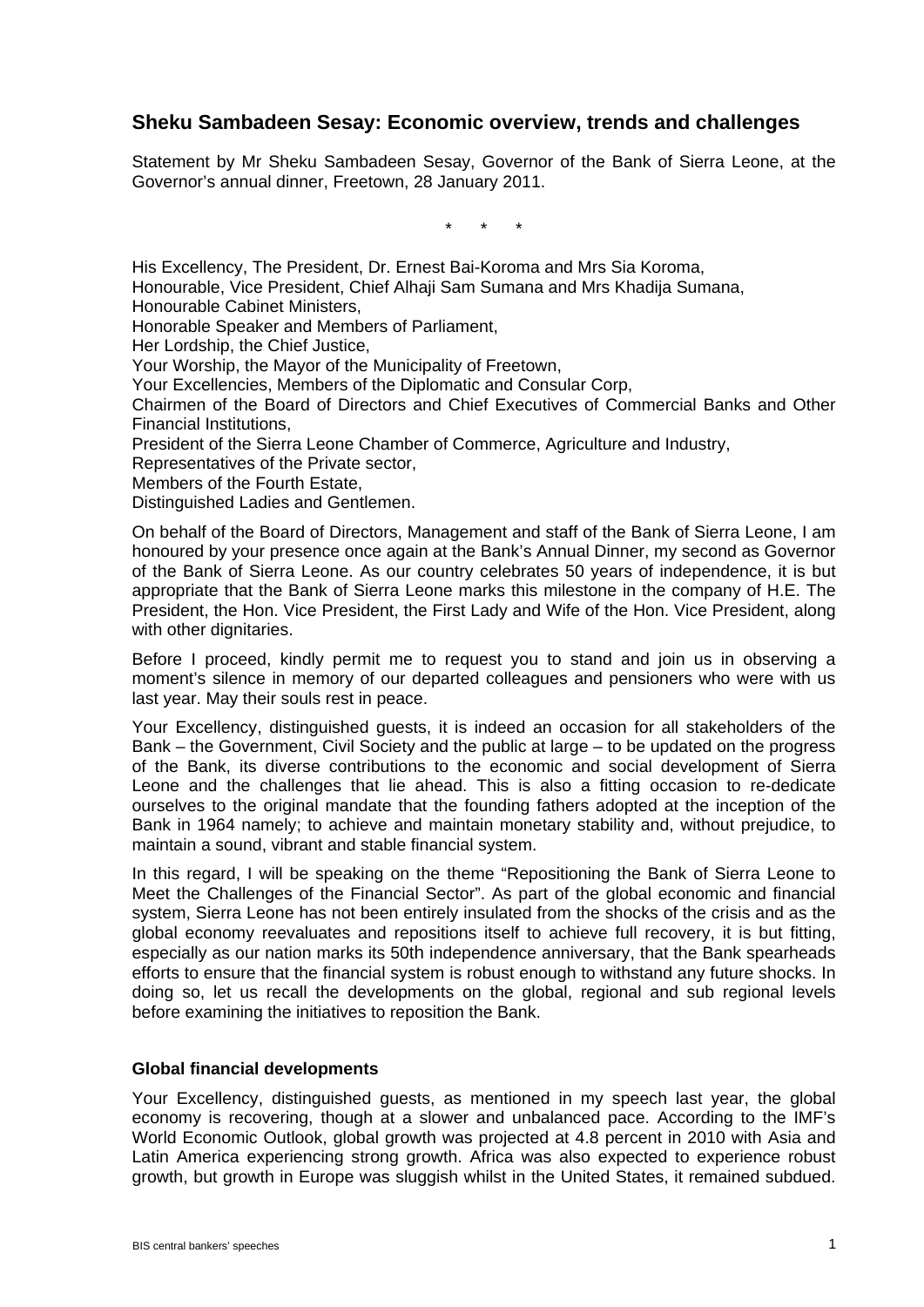This uneven scenario in global growth has created several downside risks, including risks to the financial sector. There is no guarantee that the problems in the financial sector have been adequately addressed, but there have been concerted efforts to ensure that they do not recur. The introduction of new rules, in particular Basel III is expected to help in this direction, as Basel III will address issues including strengthening risk coverage of capital for banks, the buildup of capital buffers and the introduction of global minimum liquidity standards. However, countries are now realizing that in addition to these new rules there is the need for better supervision and the creation of crisis resolution mechanisms.

Your Excellency, distinguished guests, despite the down side risks to the global economy, there is room for optimism which stems from the progress being made to repair and reform the financial sector, including developing macro prudential approaches to limit systemic risks. Monetary policy in the developed economies should remain accommodative in order to serve as the first line of defense in the event of a future shock. Exchange rate policies are expected to be designed to support rebalancing of global demand, while structural reforms to enhance access to finance by small and medium scale enterprises (SMEs), should help boost growth and reduce unemployment. Finally, better policy coordination among all stakeholders should help alleviate liquidity constraints and rebuild confidence.

# **Regional financial trends**

Your Excellency, distinguished guests, Africa has been reasonably unaffected by the crisis due to the low level of exposure of its economies to international trade and financial flows. The continent experienced encouraging growth in 2010 not only on account of a recovery in exports and commodity prices, but also due to implementation of prudent policies by some of our economies prior to the global down turn. In addition, the effect of reduced foreign inflows from aid, foreign direct investments and remittances was far less than originally anticipated. The increase in global demand and hike in oil prices benefitted oil-producing African countries with Nigeria and Angola, the two largest oil producers experiencing strong growth of around 6 percent.

In spite of the encouraging trends, risks to Africa's economic prospects remain, particularly given the faltering global economy. It was recognized that the crisis originated from the financial systems and this has underscored the need for a more robust and effective financial sector supervision framework in African countries that can withstand potential future shocks.

At a meeting of the Association of African Central Banks held in Dakar, Senegal, in August 2010, it was generally recognized that African central banks should adopt policies which should ensure a move towards macro prudential surveillance of the whole financial system and ensure that there are early warning signals and adequate remedial measures to deal with any crisis.

# **Sub regional financial developments**

Your Excellency, distinguished ladies and gentlemen, as you are aware, the West African Monetary Institute (WAMI) is spearheading efforts to establish the Eco as the single currency, with a West African Central Bank and common monetary and financial policies for the Zone. However, as a result of the recent financial crisis, member states could not meet the macroeconomic convergence criteria which are part of the requirements, and a decision was taken by Heads of State and Government to postpone the launch of the single currency and the establishment of a West African Central Bank to not later than 1st January 2015.

In spite of these difficult conditions, the West African Sub region has shown remarkable resilience to the onslaught of the crisis mainly due to the region's low integration with global financial markets. However, in the post crisis period, indications are that economic growth would continue to remain robust, averaging around 7 percent for countries of the West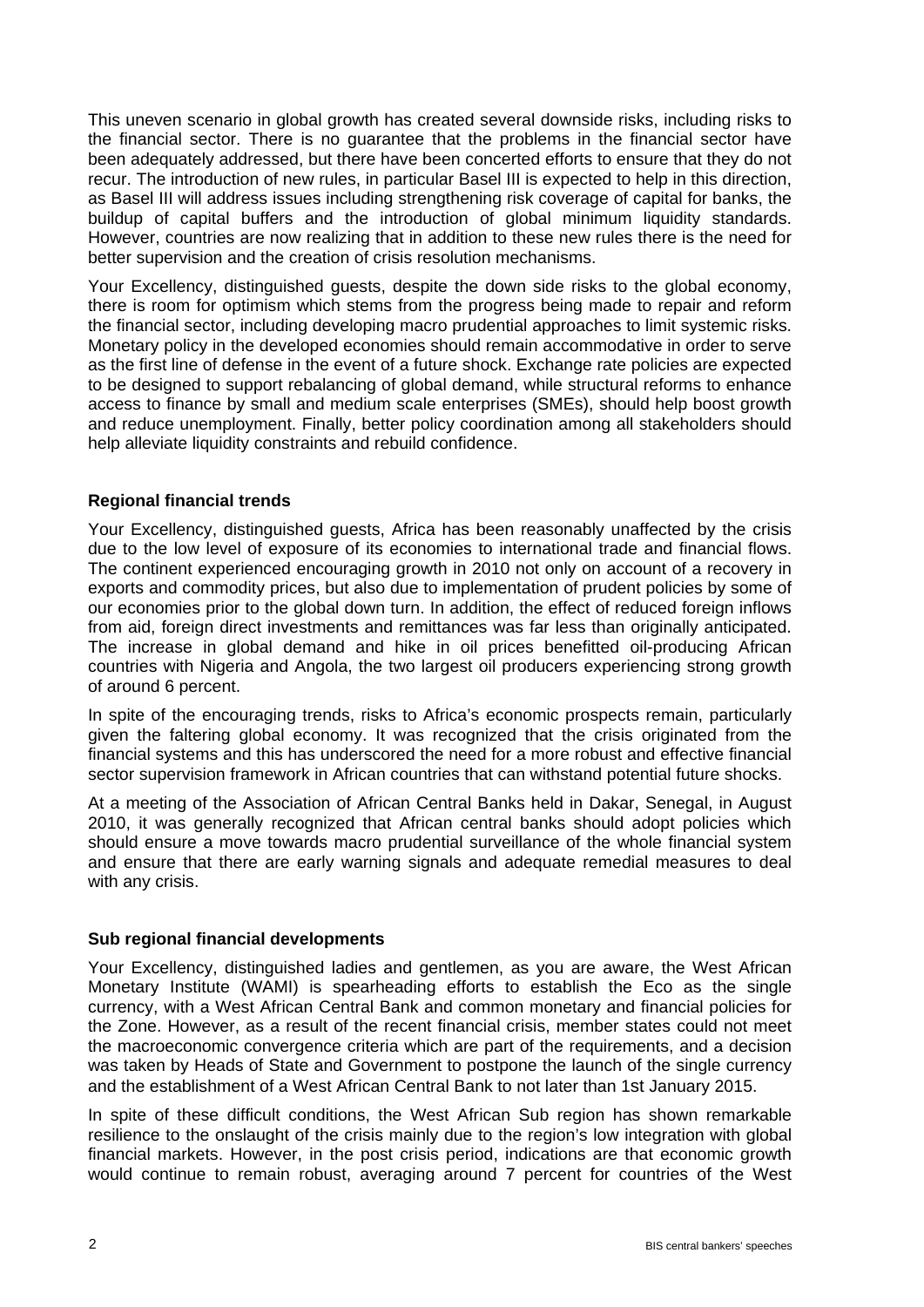African Monetary Zone. In spite of this, lessons should be learnt from the effects of the crisis in other regions and, going forward as a single monetary zone, policies are being designed and implemented to prepare us to cope better with any threats to our financial systems. We must also recognize that there are peculiar risks to our zonal financial sector which are being addressed through new initiatives. Since the signing of a joint memorandum on cross border supervision, as I informed you in my speech last year, Governors' of the West African Monetary Zone have signed an additional memorandum for the establishment of a College of Banking Supervisors in July 2010.

In 2010, Liberia attained full membership of the West African Monetary Zone (WAMZ), increasing the membership from five countries to six, and has now been integrated into a number of projects including the Payments System, Financial Sector Integration, and Trade Policies.

### **Developments on the domestic front**

### *Economic developments in 2010*

Your Excellency, distinguished guests, on the domestic economic front, projected real GDP growth in 2010 was higher at 4.5 percent, compared to 3.2 percent in 2009, a reflection of government's effort to stimulate economic activities through investments in agriculture, energy and infrastructure. There was also an increased global demand for agricultural commodities and mineral exports which also improved the country's balance of payments position. Furthermore, new mining lease agreements have been signed with foreign companies which would increase returns in this sector in the medium term. Also, government's drive towards improving electricity supply and distribution, with the completion of the Bumbuna Hydroelectric Power Plant and additional thermal plants, contributed to increased productivity particularly in the manufacturing sector. However, going forward, there is a need to achieve a higher growth rate to stimulate economic activities and create more employment.

Your Excellency, ladies and gentlemen, the state of the economy was presented by the Honourable Minister of Finance and Economic Development, in his statement of Economic and Financial policies for 2011. During 2010, fiscal policy was geared towards enhancing revenue mobilisation to support government's expanded capital expenditure requirements. Emphasis was therefore placed on improving tax administration by reducing inefficiencies in tax collection and increasing the levels of compliance. The performance of the newly introduced Goods and Services Tax (GST) was encouraging, with a compliance rate of 60 percent. This is an indication of hope for future revenue performance in Sierra Leone.

On the other hand, expenditures exceeded the budgetary targets due to salary increases, expenditure on the health sector and infrastructural outlays. In this regard, the Bank would like to stress that the global financial crisis has resulted in global austerity measures worldwide, and Sierra Leone should not be left behind in making difficult financial choices. Compared to 2009, the year 2010 reflected a wider deficit which was financed mainly from the drawdown of Multilateral Debt Relief Initiative (MDRI) resources, some external financing and domestic borrowing mainly through Ways and Means Advances. Despite this accommodating monetary policy, we have not lost sight of our key mandate of maintaining price and exchange rate stability, thus the need to strike an elusive golden balance. On this note, the Bank continues to pursue an active monetary and exchange rate policy to achieve these objectives.

The inflation rate remained in double digits in 2010 with a year-on-year rate of 18.3 percent in November 2010. This was attributable to the impact of the introduction of the Goods and Services Tax (GST) in January 2010 coupled with the increases in fuel prices as a result of the gradual withdrawal of subsidies and the depreciation of the Leone. However, on the back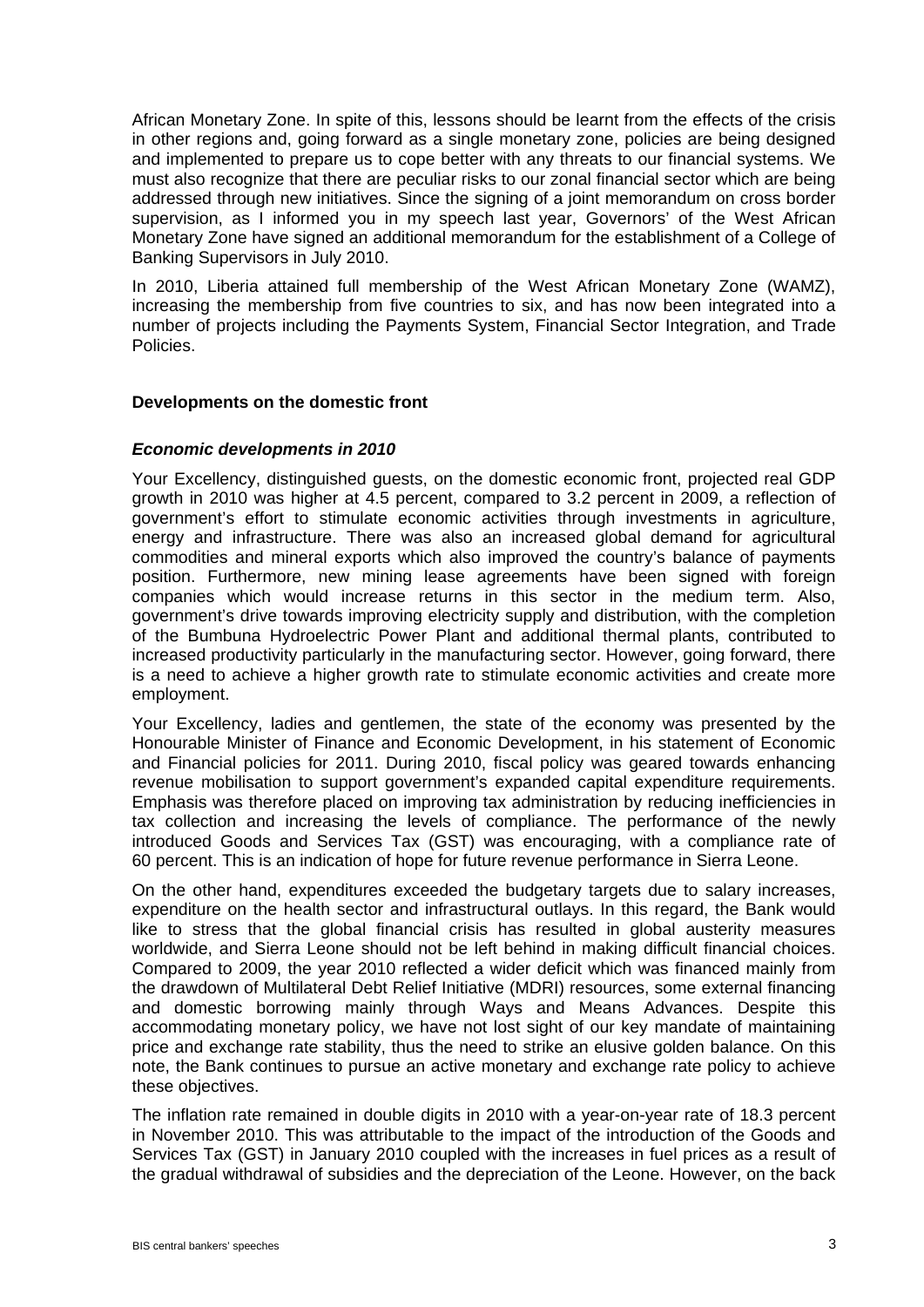of enhanced liquidity management by the Bank of Sierra Leone, and given that the impact of the introduction of the GST is a one off, which took us to a higher platform, inflation is now expected to decline to single digit in 2011. Current transient increases in global food prices are expected to subside as the domestic supply situation improves and are therefore not expected to impact significantly on prices in Sierra Leone.

Your Excellency, ladies and gentlemen, in order to ensure more efficient monetary policy management, the Bank intensified efforts to deepen inter-bank market activity and also developed a benchmark interest rate which would guide the commercial banks in fixing their various interest rates.

Despite the above developments, monetary policy management was significantly challenged in 2010, owing to delays in external donor disbursements and government's expansionary fiscal policies which had to be accommodated by the Bank. The weekly foreign exchange auctions were utilised to complement monetary operations in order to sterilize liquidity, in addition to providing much needed foreign exchange to businesses. The amount allocated for private sector support through the weekly auction in 2010 was US\$47.6 million, which was lower than the US\$67.7 million in 2009. This reduction was necessary to cater for government's infrastructural development needs whilst maintaining the required level of reserves to absorb endogenous and exogenous shocks.

As you are aware, the Bank has been providing foreign exchange through the auction system but with our import bill increasingly higher than our export earnings, pressure on the Leone has intensified. There is therefore the need for a concerted effort in ensuring that export proceeds are repatriated into the country to ease these pressures. The Bank will therefore be embarking on a drive to ensure maximum compliance with the laid down procedures with exports and its attendant receivables from abroad. The depreciation of the Leone in 2010 was only 7.7 percent compared to almost 30 percent in 2009. It is expected that with the promotion of an interbank foreign exchange market, stability of the Leone will be enhanced in 2011.

In addition to the above, I am pleased to inform you that our external reserves are comfortable and our external debt is manageable. Gross external reserves increased to US\$345.23 million at end 2010 compared to US\$336.3million at end 2009, which could cover six months of imports and cushion the country against external shocks. External borrowing was directed towards highly concessional loans that met rigorous criteria. The level of external debt increased from US\$680.0mn in 2009 to US\$722.1mn in 2010 but remains at modest risk and is sustainable compared to levels before our eligibility to the Highly Indebted Poor Countries Initiative (HIPC) in 2006.

Following the successful completion of the IMF's Poverty Reduction and Growth Facility (PRGF) – supported Programme in December 2009, the country adopted a successor Extended Credit Facility (ECF) programme beginning July, 2010 and was able to successfully complete the first review on 6th December 2010.

# *Financial sector developments in 2010*

Your Excellency, distinguished ladies and gentlemen, allow me to take you through the status of financial sector developments during 2010:

- On the banking sector, the number of commercial banks was reduced from 14 to 13 with Procredit Bank being taken over by EcoBank, due to an increase in the capital requirements which did not fit in with the Procredit Bank's business model.
- Provisional figures for the banking industry in November 2010, reveal an 18 percent increase in total assets in the last twelve months to almost Le2.0 trillion.
- The industry profits increased by 238 percent based on unaudited figures, with five of the commercial banks recording a loss compared to seven last year.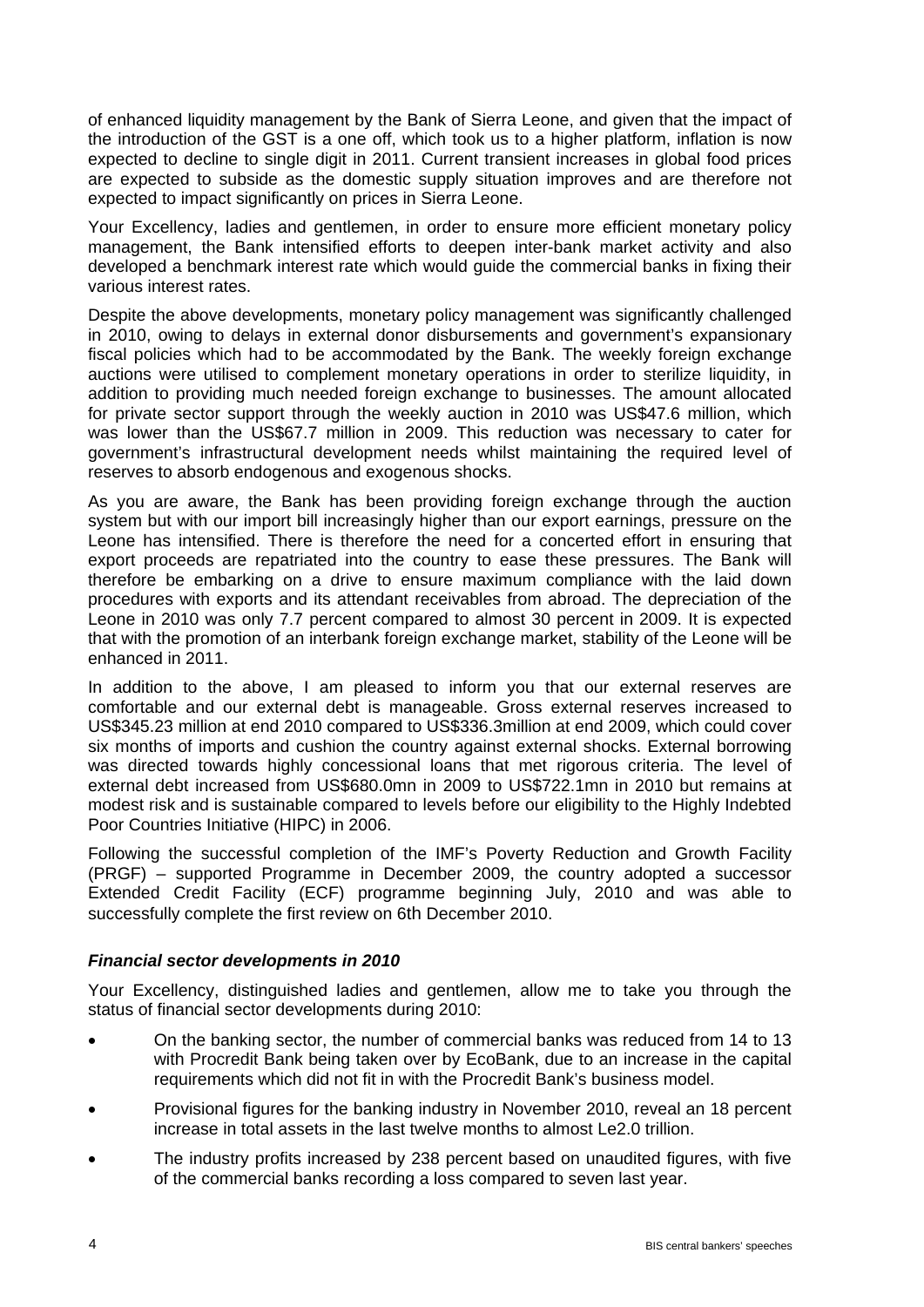- The total deposit base of the banking system increased by 23 percent to Le1.7 trillion as of November 2010.
- Total private sector credit increased by 30.4 percent in 2010, lower than the 46.2 percent recorded for 2009, with non-performing loans declining, albeit slightly, to about 16 percent of total loans by November 2010.
- Domestic interest rates remained generally stable, with the exception of interest rates on government securities, which rose due to increased borrowing by Government. This development, which is currently being addressed by the Bank of Sierra Leone and the Ministry of Finance and Economic Development could have a rippling effect on commercial banks' lending rates.

Your Excellency, distinguished ladies and gentlemen, in the early part of 2010, I summoned a series of meetings with board members and managing directors of all commercial banks to review various aspects of their operations, including profitability and corporate governance. The aims of these meetings were to ensure that all commercial banks were brought on board the central bank's plan to reinvigorate the financial sector by creating stronger, more profitable and efficient institutions and to ensure that individual bank practices do not pose risks to the entire banking system as has been the case in other parts of the globe. On the whole, our discussions were quite fruitful, with some of the issues raised such as governance structure, compliance with statutory requirements, prudence in lending operations, capitalization, and others related to deposit and credit concentration were deeply discussed. The commercial banks also gave valuable comments which were very useful in resolving some of the effects of the global financial crisis on our economy.

Your Excellency, distinguished ladies and gentlemen, you may recall that six pilot community banks were established by the Bank of Sierra Leone. However, given the problems encountered by the community banks, a committee comprising the chairmen of the community banks was setup by the Bank of Sierra Leone to review the poor performance of these banks. As a result of the study, corrective action was taken by the central bank in collaboration with the International Fund for Agricultural Development (IFAD) to develop a rescue plan of action to comprehensively address distressed community banks and enhance the efficiency of their operations.

As part of our currency management drive, the Bank of Sierra Leone issued on 14th May 2010, a new four-note series of resized banknotes to improve security features and help denomination-recognition for the visually impaired and illiterate. The design themes and portraits of the previous series (which date back to early 1990s) have been retained, but the Bank has taken the opportunity to make the notes more secure. By resizing the notes, the Bank of Sierra Leone has also addressed the problem of criminal bleaching of genuine notes and their redenomination to higher values. Durability has also been enhanced in the form of a post-print vanish, to provide a defense against the rigours of Sierra Leone's tropical climate, heavy usage in a cash-dependent society, and poor handling by the public.

In this regard, the Bank of Sierra Leone has expressed concern over the manner in which the nation's currency is handled and we have cautioned the public that although the new series of notes have been treated with vanish to enhance their durability, it is the responsibility of the Public to observe "proper handling" to increase their circulation life. Furthermore, it is the nation's civic responsibility to know their bank notes and to handle them properly. During the introduction of the notes, we allowed a 12-month transition period during which the old and the new notes co-circulated. The Bank will shortly advise the public as regards the deadline for the co-circulation of these notes. In the meantime, I am pleased to inform you that over 93% of the old notes have already been withdrawn and Sierra Leoneans now have notes they can be proud of.

During 2010, the Bank made substantial progress in setting up a credit reference bureau which will allow the banks to exchange information on customers in an effort to reduce the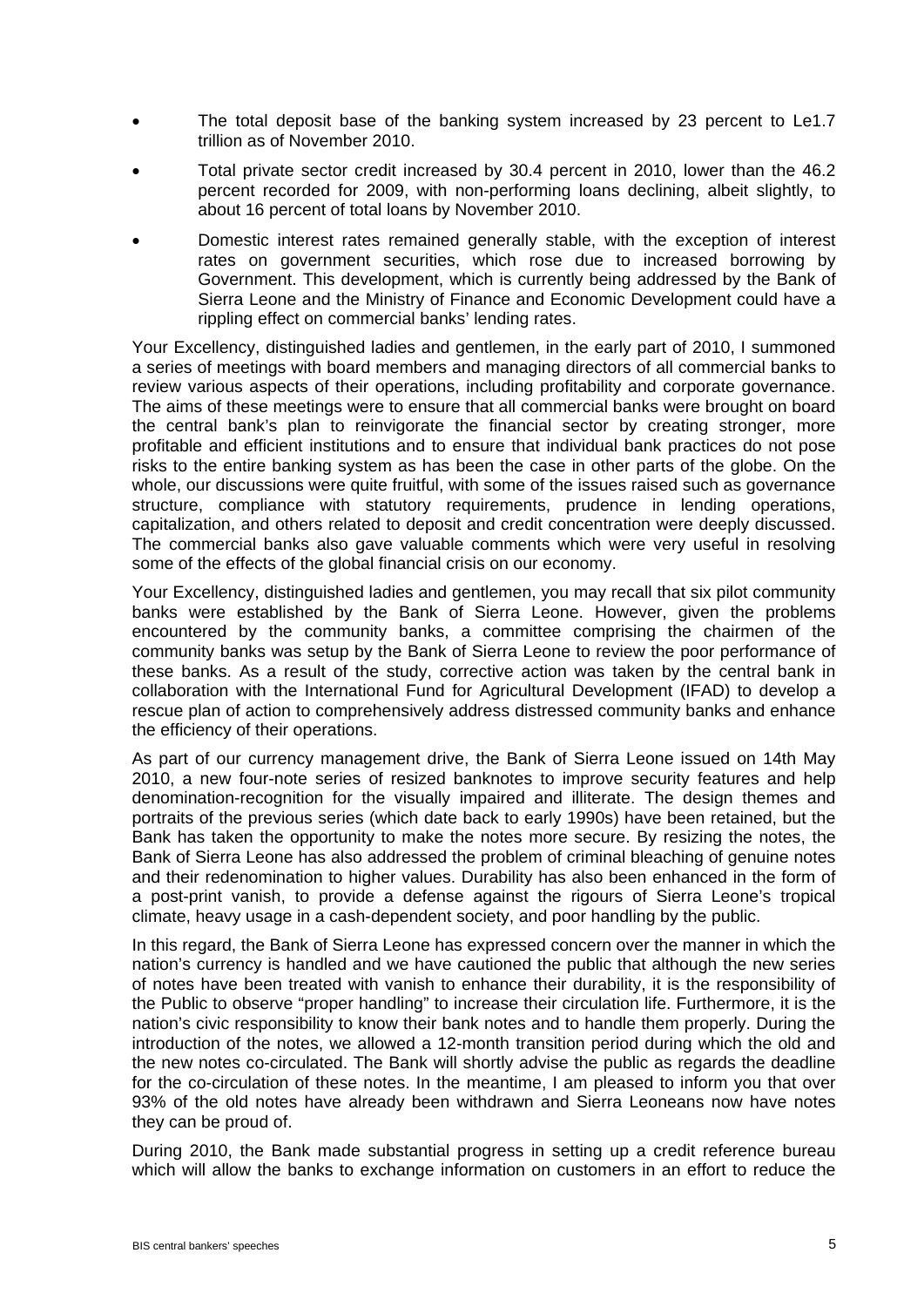incidence of nonperforming loans, reduce the interest rates on loans and stimulate private sector credit flows. The relevant bill has been drafted and forwarded to parliament for enactment, and draft guidelines have been developed. Staff of the Bank have also been trained in the management of the credit reference bureau and an office has been established.

Your Excellency, distinguished guests, the Bank continues to be vigilant in the supervision of the financial system and I shall now outline policies geared towards repositioning the Bank to meet the challenges of the financial sector.

## **Repositioning the Bank of Sierra Leone to meet the challenges of the financial sector**

Your Excellency, distinguished guests, before I start on the current activities of repositioning the Bank, I would like to acknowledge the efforts of past Governors in reforming the financial sector through the implementation of various IMF/ World Bank programmes, since this dinner coincides with the 50th Independence anniversary. In this regard, we pay tribute to Mr. Gordon Hall, the very first Governor and Mr. Sylvanus Nicol-Cole, the first Sierra Leonean Governor. We also want to remember two former Governors who sadly passed away whilst in active service; late Messrs. Sam Bangura and Victor Bruce (may their souls rest in peace). Permit me to pay tribute to all other former Governors who have contributed immensely to our institutional development over the years. I want to take this opportunity to thank them all for their contributions in reforming the Bank and upholding the dignity and effectiveness of our noble institution.

Your Excellency, distinguished guests, the recent global economic and financial crisis was a wake-up call to the realisation that low and stable inflation, a sound banking system, as well as high and sustainable economic growth, though necessary, are not sufficient conditions for financial stability. As you are aware, the Bank had developed the Financial Sector Development Plan (FSDP) which was approved by cabinet in 2009, to address the shortcomings in the financial sector. It is expected that funding for the FSDP would be provided under a basket fund arrangement with development partners, including KfW, GTZ, and AfDB, with the World Bank assuming a leading role. The Bank is in the process of setting up a secretariat for successful implementation of the FSDP for which the Head has been appointed.

Your Excellency, distinguished ladies and gentlemen, permit me to proceed with the discussion on the highlights of the reform policies to reposition the Bank and the current state of their implementation.

# **Strengthening the supervisory role of the Bank of Sierra Leone**

Your Excellency, distinguished guests, even though the Bank was granted legal sanction by the Bank of Sierra Leone Act 2000, its powers and operational autonomy are limited. In order to strengthen its powers in the conduct of monetary policy, its supervisory role and to ensure financial stability especially with the multiplicity of banks, the Bank of Sierra Leone Act is being reviewed with technical assistance from the IMF. The Banking Act 2000 is also being reviewed to protect the interests of depositors and shareholders and to further strengthen the Bank's supervisory and enforcement powers. The Bank of Sierra Leone has broadened its regulatory and supervisory frameworks to include a number of "other financial institutions" in accordance with the provisions of the Other Financial Services Act 2001, which is also being amended to ensure compliance with international regulatory standards.

The Bank has issued revised prudential guidelines governing the operations of commercial banks. These guidelines have clearly specified requirements to address issues relating to capital adequacy, asset quality, liquidity, corporate governance, market risks, etc, which will be strictly enforced. The Bank has also adopted the International Financial Reporting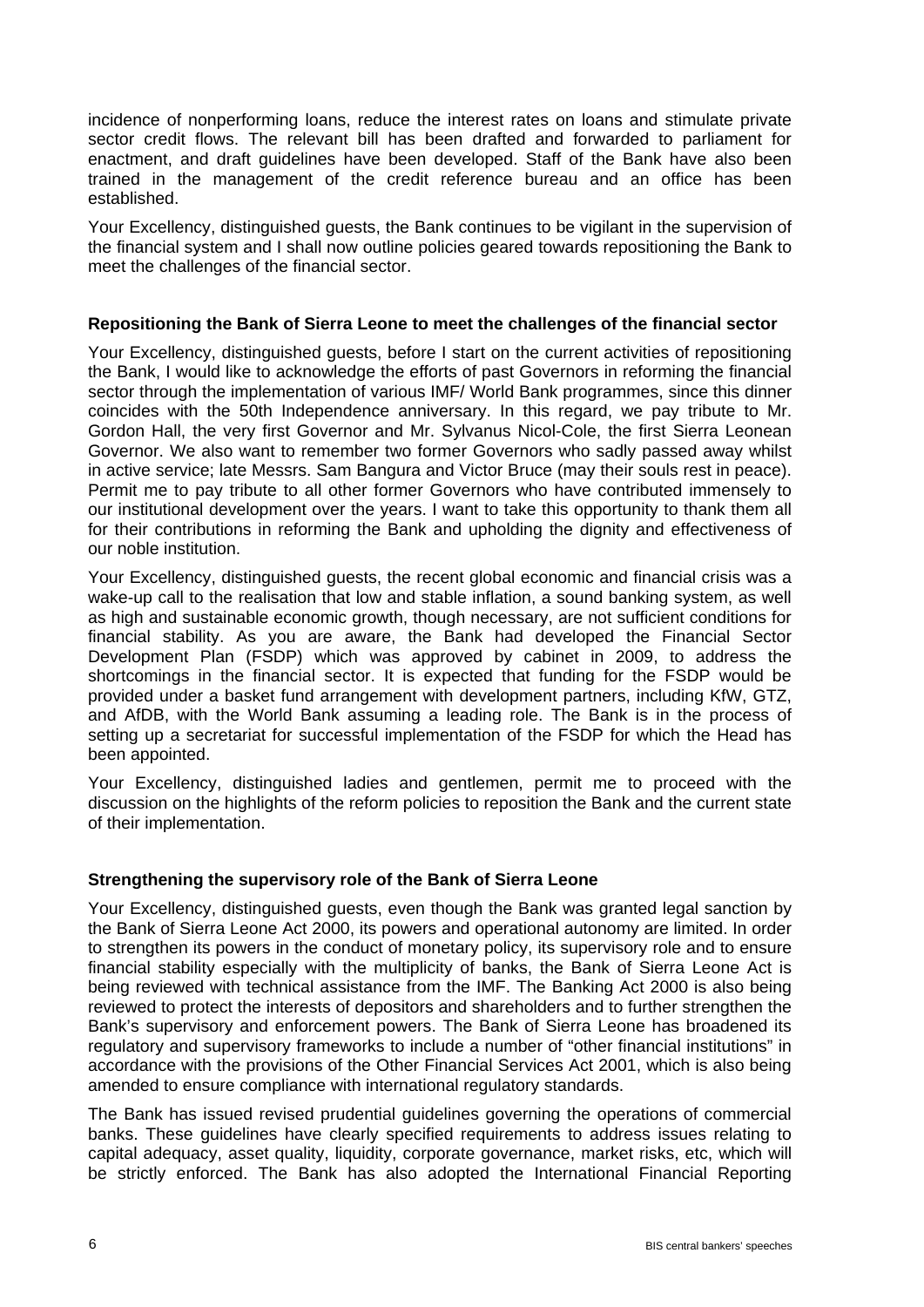Standards (IFRS) as its financial reporting framework and has requested the commercial banks to do likewise.

Furthermore, the Bank of Sierra Leone has adopted two complementary approaches to address governance and risk management issues. Firstly, the Bank has focused on risk factors originating within the financial system and secondly, mechanisms are being adopted and implemented to address risks originating mainly from unlicensed financial institutions. Therefore, the Bank's supervisory strategy is shifting from compliance  $-$  based to risk  $$ focused supervision.

Your Excellency, distinguished guests, with the increase in the number of banks, the Bank of Sierra Leone has taken steps to ensure that commercial banks are adequately capitalized to absorb shocks and enhance their capacity to extend credit. In this regard, the Bank has increased the required minimum paid-up capital from Le15 billion in 2009 to Le30 billion over a five year period and preliminary indications are that most commercial banks have met this minimum capital as at end December 2010.

### **Cross-border challenges**

Your Excellency, distinguished ladies and gentlemen, as investors extend their investment outreach across national frontiers, the Bank of Sierra Leone has in addition to signing a memorandum of understanding for information sharing last year in the WAMZ member states, has also seen the need for further action to enhance cooperation with other supervisory bodies in the sub region. To this end, Sierra Leone became a member of The College of Supervisors of the West African Monetary Zone in 2010, an institution set up to coordinate and harmonize supervisory information and practices among central banks of WAMZ member countries. At its recent meeting held in Accra, the College agreed, amongst others that:

- Capacity building through training to be delivered by WAIFEM, should be central to its future operations;
- A common supervisory framework for member countries should be established;
- Financial Stability Reporting should be standardized and uniform; and
- Regional corporate governance guidelines should be developed.

Your Excellency, distinguished guests, given the menace of the growing trend in drug trafficking in the sub-region, the Bank, under its obligation to comply with all international standards on Anti-Money Laundering and Combating the Financing of Terrorism (AML/CFT), has in collaboration with its partners, reviewed the Anti-Money Laundering Act 2005 to address its inadequacies. The AML/CFT Bill 2009 has been approved by Cabinet and is now awaiting legislative enactment. In the meantime, the Bank is enforcing the current Anti-Money Laundry Act through its Financial Intelligence Unit (FIU). In this regard, the Bank in close collaboration with the Anti Corruption Commission is examining the possibility of signing a Memorandum of Understanding for investigation and prosecution in relation to money laundering and other financial crimes that involve suspicious transactions and politically exposed persons.

#### **Oversight of the payments and settlement system**

Your Excellency, distinguished guests, the Bank, with the support of its development partners, has embarked on modernization of the payments, clearing and settlement systems by implementing A SWIFT FIN Copy Service in April 2010. This will enable the settlement of large value interbank transactions faster and reduce the risk element.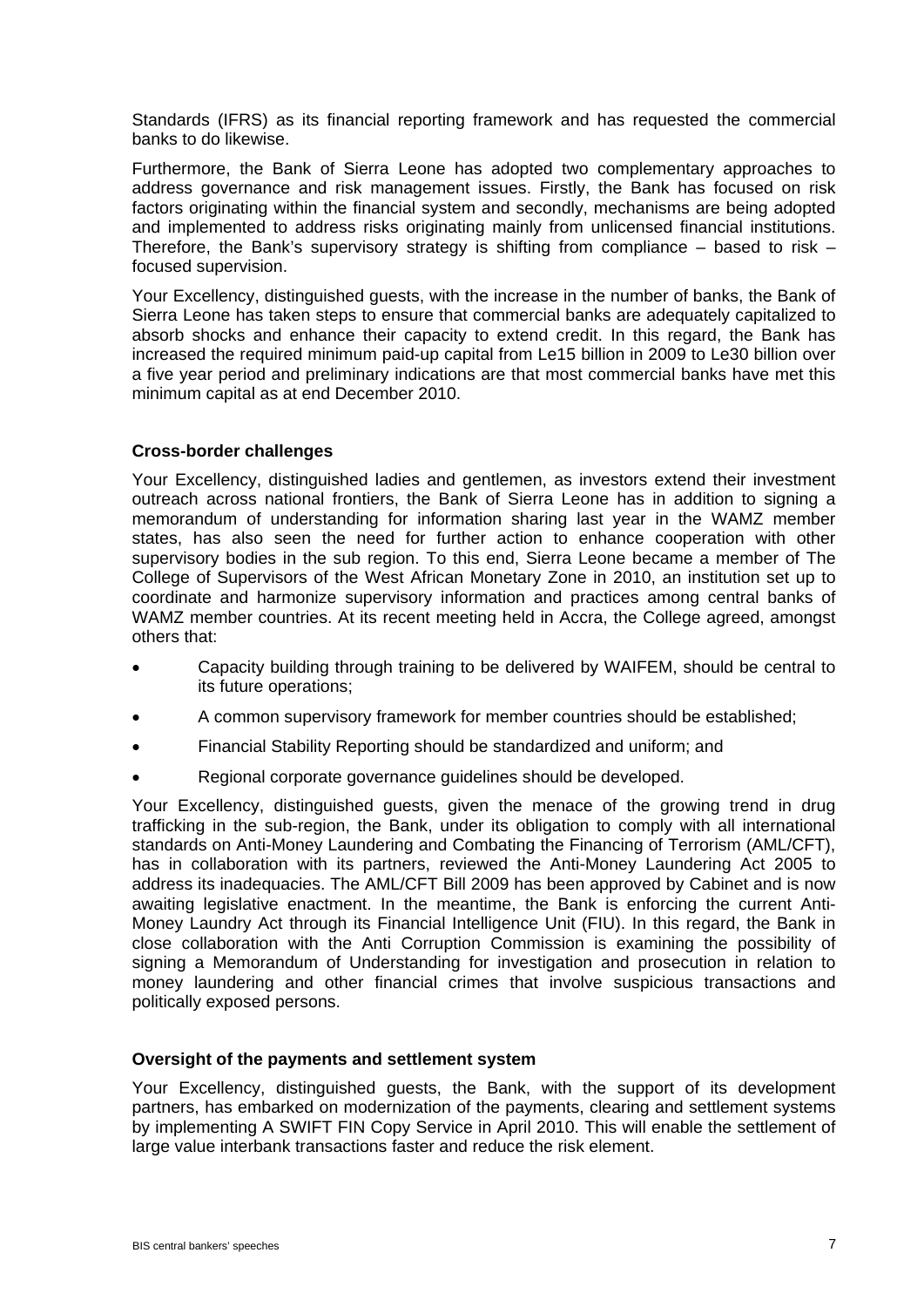With supervision by WAMI and funding from the African Development Bank (AfDB), the following payments system reforms are at various stages of implementation:

- The infrastructure of the Bank is being upgraded to state-of-the art IP-based data communication networks, supported by a reliable uninterrupted power supply;
- The state of preparedness of the commercial banks for connectivity to BSL in a bid to ensure the efficiency of the payments system is in the process of being reviewed;
- The payments system components of core banking application, automated cheque processing (ACP), automated clearing house (ACH), real time gross settlement and scriptless security settlement are currently being deployed;
- The proposed deployment, by a private company, of fibre optic for connectivity between the commercial banks and the Bank of Sierra Leone is in progress.

### **Financial Inclusion for poverty reduction and growth promotion**

Your Excellency, distinguished ladies and gentlemen, the Bank seeks in its operations to go beyond monetary policy to promote poverty reduction, create employment and growth through enhancing access to finance in the rural areas which constitute a significant proportion of the economy. The Bank welcomes the growth in the number of microfinance institutions (MFIs), Financial Services Associations (FSAs), the opening of new branches of banks and the introduction of mobile banking in a move to improve rural financial intermediation. As the number of these institutions increases, the challenge would be to effectively supervise and regulate them.

## **Other financial sector issues**

Your Excellency, distinguished guests, one of the major limitations to investment in Sierra Leone is the non availability of medium to long term funds. The Bank in the context of the FSDP intends to address this issue in consultation with insurance companies, NASSIT and other potential medium to long term fund holders to see how such funds could be mobilized. Also, the establishment of the stock exchange could serve as a source of funds through the collective investment scheme. In the mean time, the Bank is working closely with the Ministry of Finance and Economic Development for the issuance of long term bonds to assist Government in financing its development programmes. We hope that when these bonds are issued, the public will respond positively to our development initiatives. Another area of concern is the absence of specialized institutions that finance activities in key sectors that contribute to growth. This is being addressed by the Bank in consultation with the relevant ministries. Furthermore, the Bank is also considering options on how funds from the formal sector can be used to assist the informal sector.

# **Strengthening the regulator**

Your Excellency, distinguished ladies and gentlemen, the Bank has made notable progress in strengthening its governance structure and corporate management system. There is also broad harmony and genuine cooperation among all stakeholders of the Bank as well as among the various regulatory bodies of the commercial banks.

In the area of human resource management, a more open and transparent system has been introduced. Pay and benefits structures have been adjusted in line with practices of sister institutions to enable the Bank attract high calibre staff. We have also developed a new staff evaluation system which rewards competence and performance. More importantly, the staff and management have, on their own, adopted a set of core values following international standards by developing a Code of Conduct.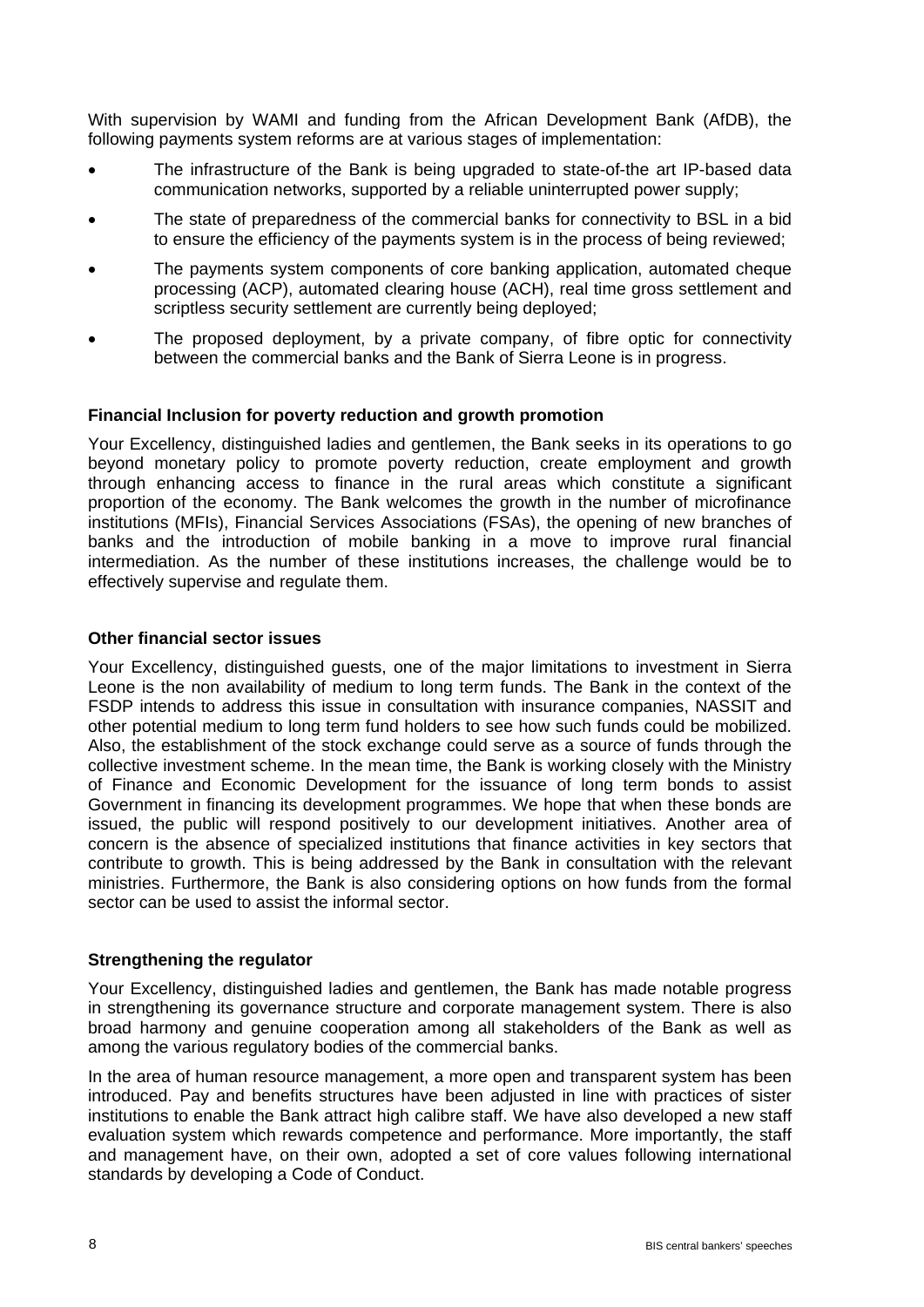### **Framework for financial stability analysis**

Your Excellency, Distinguished Ladies and Gentlemen, even though the Bank, in its response to the global financial crisis, has sought to address numerous issues of concern to the stability of the financial system, many more challenges remain to be addressed. The adoption of a financial stability analysis framework through which potential vulnerabilities in the system can be identified and gauged, is key to safeguarding the long-term stability of the financial system.

The Bank is aware of these requirements, and has set up a unit in the Research Department to monitor and periodically report on financial stability. Efforts are still at a transitory stage but going forward, the Bank is seeking to develop a full-fledged financial stability framework. As part of the risk assessment drive, the Bank, with technical assistance from the IMF, plans to undertake stress assessment of the banking system to determine the resilience of their portfolios to various shocks. This exercise will be conducted in 2011.

With these measures, the bank will be in a better position to detect systemic threats and put in place remedial measures to ensure continued soundness of the financial system.

# **Conclusion**

Your Excellency, distinguished guests, the Bank of Sierra Leone has indeed made much progress since its establishment. While many challenges remain, there can be little doubt that the Bank has over the last years built up its financial, technical and institutional capacity to continue to provide major support to the developmental efforts of Sierra Leone. Today, all stakeholders would find in the Bank of Sierra Leone a unique symbol of their partnership and an institution in which they can take immense pride. In the years ahead, the Bank can be expected to play a critical role including the maintenance of a stable financial system in helping Sierra Leone tackle its many developmental challenges. It is therefore incumbent on all stakeholders to strengthen this unique institution by helping it to grow further and to assume its role as an apex institution.

Your Excellency, ladies and gentlemen, in concluding, I wish to thank our numerous partners with whom we enjoy good relations, especially our international, regional and sub regional partners, for their support and assistance to the Bank. The Bank has benefitted from capacity building, training, technical assistance, and funding from:

- The African Development Bank (AfDB);
- The Association of African Central Banks (AACB);
- The British Department for International Development (DFID);
- The Economic Community of West African States (ECOWAS);
- The European Union (EU);
- The German Technical Cooperation (GTZ);
- The International Monetary Fund (IMF);
- The International Fund for Agricultural Development (IFAD);
- The Reconstruction Credit Institute (KFW);
- The United Nations Development Programme (UNDP);
- The West African Monetary Agency (WAMA);
- The West African Monetary Institute (WAMI);
- The West African institute for Financial and Economic Management (WAIFEM); and